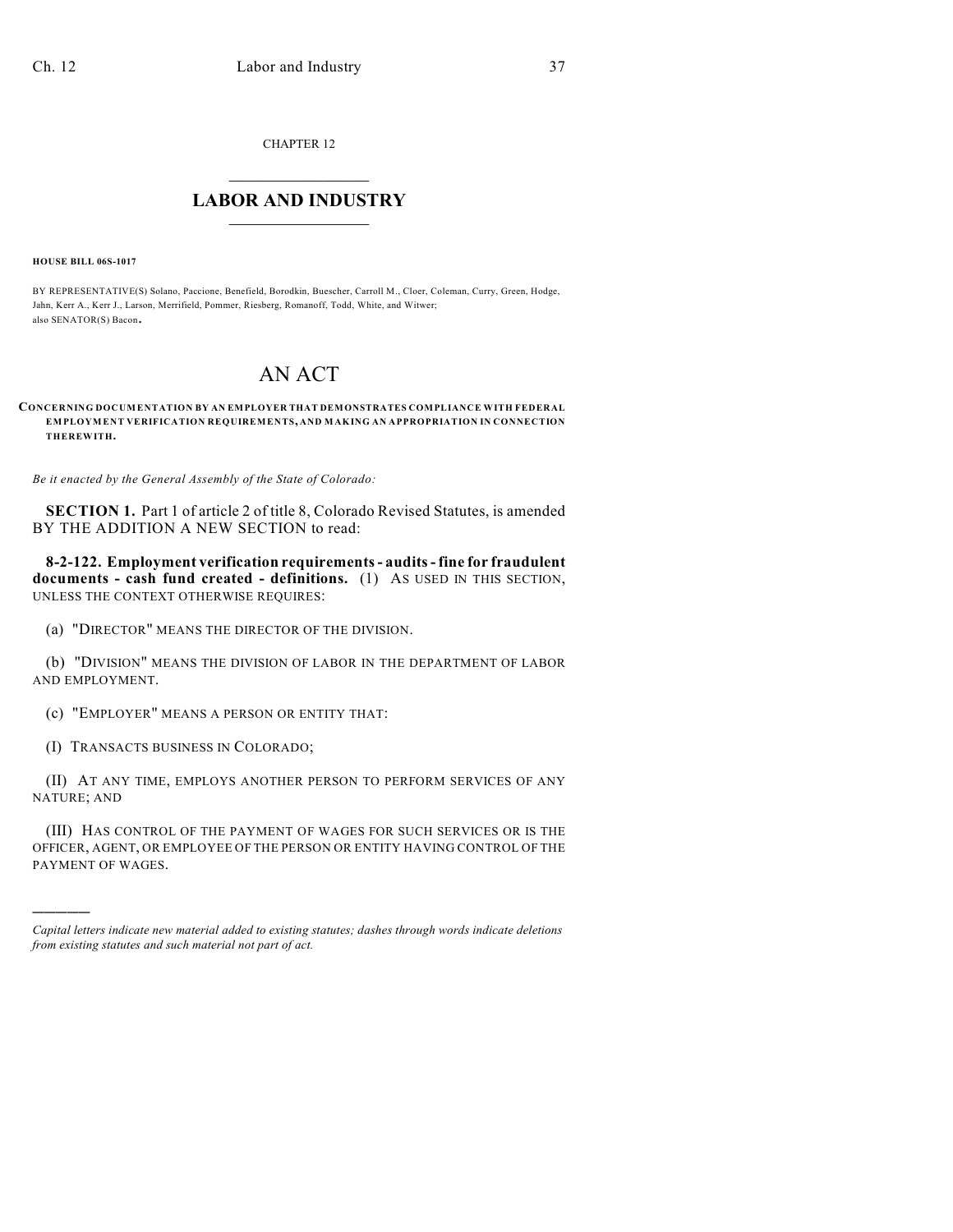(d) "UNAUTHORIZED ALIEN" HAS THE SAME MEANING AS SET FORTH IN 8 U.S.C. SEC. 1324a (h) (3).

(2) ON AND AFTER JANUARY 1, 2007, WITHIN TWENTY DAYS AFTER HIRING A NEW EMPLOYEE, EACH EMPLOYER IN COLORADO SHALL AFFIRM THAT THE EMPLOYER HAS EXAMINED THE LEGAL WORK STATUS OF SUCH NEWLY-HIRED EMPLOYEE AND HAS RETAINED FILE COPIES OF THE DOCUMENTS REQUIRED BY 8 U.S.C. SEC. 1324a; THAT THE EMPLOYER HAS NOT ALTERED OR FALSIFIED THE EMPLOYEE'S IDENTIFICATION DOCUMENTS; AND THAT THE EMPLOYER HAS NOT KNOWINGLY HIRED AN UNAUTHORIZED ALIEN. THE EMPLOYER SHALL KEEP A WRITTEN OR ELECTRONIC COPY OF THE AFFIRMATION, AND OF THE DOCUMENTS REQUIRED BY 8 U.S.C. SEC. 1324a, FOR THE TERM OF EMPLOYMENT OF EACH EMPLOYEE.

(3) UPON THE REQUEST OF THE DIRECTOR, AN EMPLOYER SHALL SUBMIT DOCUMENTATION TO THE DIRECTOR THAT DEMONSTRATES THAT THE EMPLOYER IS IN COMPLIANCE WITH THE EMPLOYMENT VERIFICATION REQUIREMENTS SPECIFIED IN 8 U.S.C. SEC. 1324a (b) AND DOCUMENTATION THAT THE EMPLOYER HAS COMPLIED WITH THE REQUIREMENTS OF SUBSECTION (2) OF THIS SECTION. THE DIRECTOR OR THE DIRECTOR'S DESIGNEE MAY CONDUCT RANDOM AUDITS OF EMPLOYERS IN COLORADO TO OBTAIN THE DOCUMENTATION. WHEN THE DIRECTOR HAS REASON TO BELIEVE THAT AN EMPLOYER HAS NOT COMPLIED WITH THE EMPLOYMENT VERIFICATION AND EXAMINATION REQUIREMENTS, THE DIRECTOR SHALL REQUEST THE EMPLOYER TO SUBMIT THE DOCUMENTATION.

(4) AN EMPLOYER WHO, WITH RECKLESS DISREGARD, FAILS TO SUBMIT THE DOCUMENTATION REQUIRED BY THIS SECTION, OR WHO, WITH RECKLESS DISREGARD, SUBMITS FALSE OR FRAUDULENT DOCUMENTATION, SHALL BE SUBJECT TO A FINE OF NOT MORE THAN FIVE THOUSAND DOLLARS FOR THE FIRST OFFENSE AND NOT MORE THAN TWENTY-FIVE THOUSAND DOLLARS FOR THE SECOND AND ANY SUBSEQUENT OFFENSE. THE MONEYS COLLECTED PURSUANT TO THIS SUBSECTION (4) SHALL BE DEPOSITED IN THE EMPLOYMENT VERIFICATION CASH FUND, WHICH IS HEREBY CREATED IN THE STATE TREASURY. THE MONEYS IN THE FUND SHALL BE APPROPRIATED TO THE DEPARTMENT OF LABOR AND EMPLOYMENT FOR THE PURPOSE OF IMPLEMENTING, ADMINISTERING, AND ENFORCING THIS SECTION. THE MONEYS IN THE FUND SHALL REMAIN IN THE FUND AND NOT REVERT TO THE GENERAL FUND OR ANY OTHER FUND AT THE END OF ANY FISCAL YEAR.

(5) IT IS THE PUBLIC POLICY OF COLORADO THAT THIS SECTION SHALL BE ENFORCED WITHOUT REGARD TO RACE, RELIGION, GENDER, ETHNICITY, NATIONAL ORIGIN, OR DISABILITY.

**SECTION 2. Appropriation.** (1) In addition to any other appropriation, there is hereby appropriated, out of any moneys in the employment support fund created in section 8-77-109, Colorado Revised Statutes, not otherwise appropriated, to the department of labor and employment, for allocation to the division of labor, for the fiscal year beginning July 1, 2006, the sum of one hundred ten thousand four hundred forty-seven dollars (\$110,447) and 2.0 FTE, or so much thereof as may be necessary, for the implementation of this act.

(2) In addition to any other appropriation, there is hereby appropriated, out of any